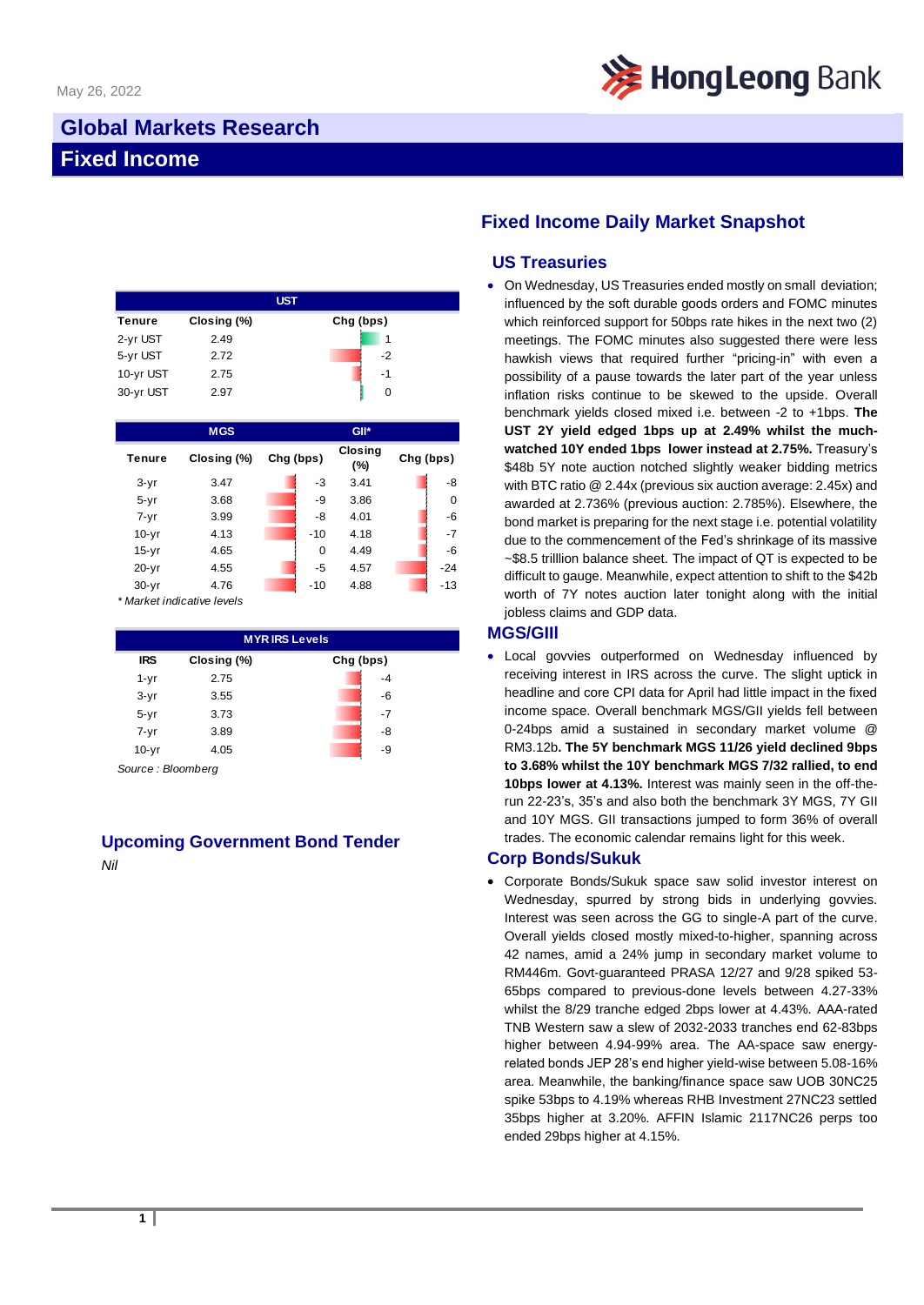May 26, 2022



### **Daily Trades : Government Bond**

|            |                   | <b>Closing</b> | Vol            | <b>Previous</b> | <b>Previous</b>                   | Chg                     |
|------------|-------------------|----------------|----------------|-----------------|-----------------------------------|-------------------------|
|            | <b>Securities</b> | <b>YTM</b>     | (RM mil)       | <b>YTM</b>      | <b>Trade Date</b><br>(dd/mm/yyyy) | (bp)                    |
| <b>MGS</b> | 08/22             | 2.080          | 115            | 1.849           | 24/05/2022                        | 23                      |
| <b>MGS</b> | 09/22             | 1.953          | 35             | 2.001           | 23/05/2022                        | -5                      |
| <b>MGS</b> | 03/23             | 2.542          | 178            | 2.557           | 24/05/2022                        | $-2$                    |
| <b>MGS</b> | 04/23             | 2.539          | 10             | 2.506           | 23/05/2022                        | 3                       |
| <b>MGS</b> | 08/23             | 2.756          | 11             | 2.756           | 24/05/2022                        | 0                       |
| <b>MGS</b> | 07/24             | 3.420          | 5              | 3.446           | 24/05/2022                        | -3                      |
| MGS        | 03/25             | 3.472          | 342            | 3.503           | 24/05/2022                        | -3                      |
| <b>MGS</b> | 09/25             | 3.584          | 5              | 3.559           | 24/05/2022                        | $\overline{\mathbf{c}}$ |
| <b>MGS</b> | 07/26             | 3.734          | 8              | 3.795           | 20/05/2022                        | -6                      |
| <b>MGS</b> | 11/26             | 3.684          | 22             | 3.771           | 24/05/2022                        | -9                      |
| <b>MGS</b> | 11/27             | 3.797          | 108            | 3.797           | 24/05/2022                        | 0                       |
| <b>MGS</b> | 06/28             | 3.864          | 105            | 3.958           | 24/05/2022                        | -9                      |
| <b>MGS</b> | 04/29             | 3.987          | 102            | 4.069           | 24/05/2022                        | -8                      |
| <b>MGS</b> | 08/29             | 3.990          | 38             | 4.062           | 24/05/2022                        | $-7$                    |
| <b>MGS</b> | 04/30             | 4.145          | $\overline{7}$ | 4.182           | 23/05/2022                        | $-4$                    |
| <b>MGS</b> | 06/31             | 4.165          | 36             | 4.293           | 23/05/2022                        | $-13$                   |
| MGS        | 07/32             | 4.129          | 334            | 4.224           | 24/05/2022                        | $-10$                   |
| <b>MGS</b> | 04/33             | 4.356          | 32             | 4.464           | 24/05/2022                        | $-11$                   |
| <b>MGS</b> | 07/34             | 4.497          | 19             | 4.586           | 24/05/2022                        | -9                      |
| <b>MGS</b> | 05/35             | 4.505          | 283            | 4.540           | 24/05/2022                        | $-4$                    |
| <b>MGS</b> | 06/38             | 4.582          | 65             | 4.803           | 24/05/2022                        | $-22$                   |
| <b>MGS</b> | 05/40             | 4.612          | 8              | 4.623           | 24/05/2022                        | $-1$                    |
| <b>MGS</b> | 10/42             | 4.552          | 115            | 4.597           | 24/05/2022                        | -5                      |
| <b>MGS</b> | 07/48             | 4.887          | 6              | 4.955           | 23/05/2022                        | $-7$                    |
| <b>MGS</b> | 06/50             | 4.760          | 15             | 4.856           | 24/05/2022                        | $-10$                   |
| GII        | 07/22             | 2.030          | 10             | 2.034           | 24/05/2022                        | 0                       |
| GII        | 07/22             | 1.884          | $\overline{7}$ | 1.900           | 24/05/2022                        | -2                      |
| GII        | 05/23             | 2.603          | 23             | 2.656           | 24/05/2022                        | -5                      |
| GII        | 07/23             | 2.672          | 21             | 2.857           | 19/05/2022                        | $-19$                   |
| GII        | 11/23             | 2.739          | 19             | 3.036           | 19/05/2022                        | $-30$                   |
| GII        | 08/24             | 3.407          | 11             | 3.198           | 24/05/2022                        | 21                      |
| GII        | 10/24             | 3.412          | 60             | 3.491           | 23/05/2022                        | -8                      |
| GII        | 03/26             | 3.697          | 20             | 3.741           | 23/05/2022                        | $-4$                    |
| GII        | 09/26             | 3.767          | 50             | 3.810           | 23/05/2022                        | -4                      |
| GII        | 10/28             | 4.012          | 393            | 4.074           | 24/05/2022                        | -6                      |
| GII        | 07/29             | 4.032          | 30             | 4.113           | 24/05/2022                        | -8                      |
| GII        | 10/30             | 4.141          | 50             | 4.176           | 24/05/2022                        | -4                      |
| GII        | 10/32             | 4.175          | 180            | 4.241           | 24/05/2022                        | $-7$                    |
| GII        | 06/33             | 4.339          | 60             | 4.379           | 24/05/2022                        | $-4$                    |
| GII        | 08/33             | 4.338          | 58             | 4.656           | 23/05/2022                        | $-32$                   |
| GII        | 07/36             | 4.487          | 100            | 4.549           | 24/05/2022                        | -6                      |
| GII        | 09/41             | 4.574          | 22             | 4.817           | 20/05/2022                        | $-24$                   |
| GII        | 11/49             | 4.877          | 1              | 5.009           | 23/05/2022                        | $-13$                   |
|            |                   |                | 3118           |                 |                                   |                         |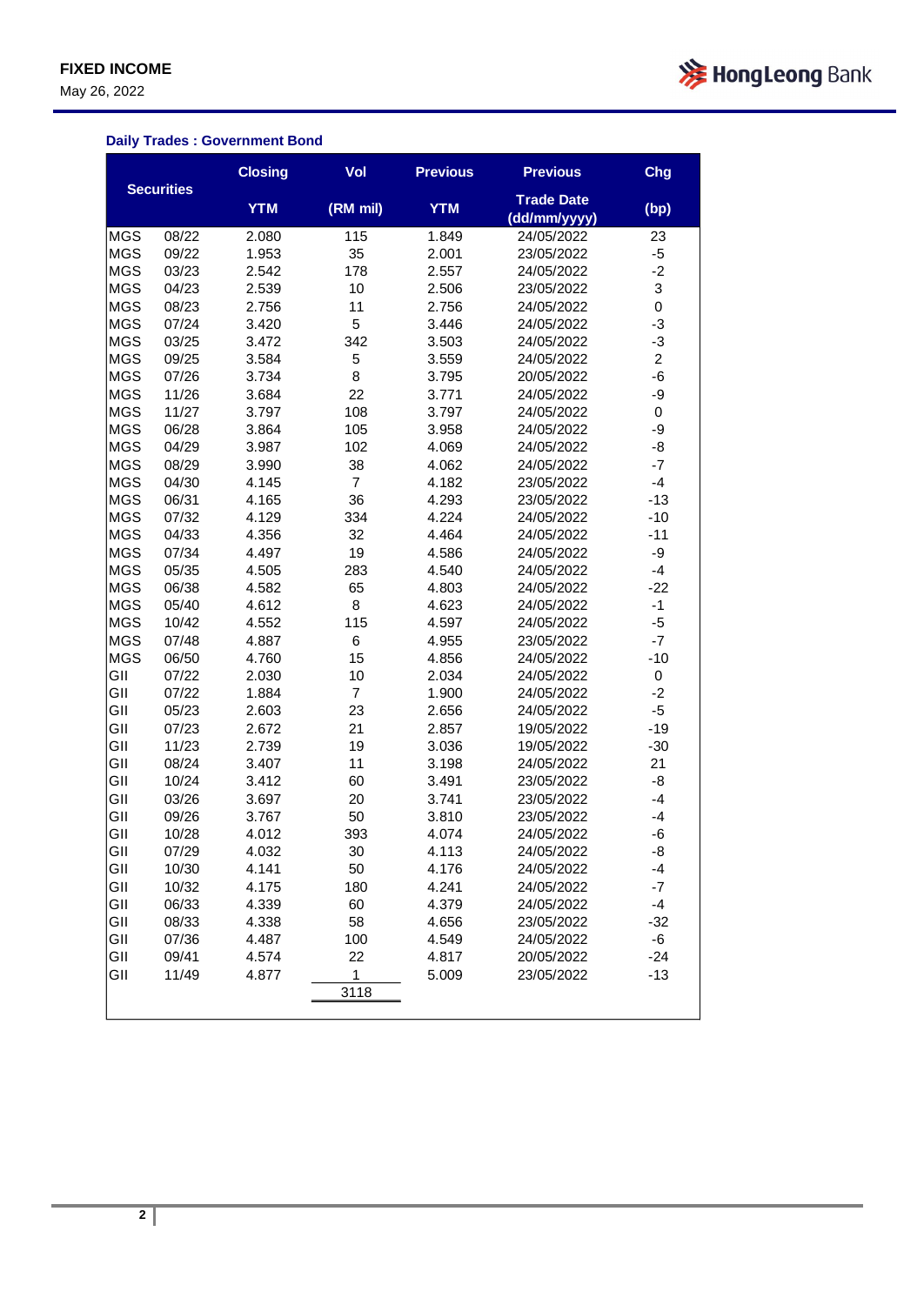May 26, 2022



### **Daily Trades : Corp Bonds/ Sukuk**

|                                                      |       | Rating         | <b>Closing</b> | Vol            | <b>Previous</b> | <b>Previous</b>   | Chg          | <b>Spread</b>  |
|------------------------------------------------------|-------|----------------|----------------|----------------|-----------------|-------------------|--------------|----------------|
| <b>Securities</b>                                    |       |                | <b>YTM</b>     | (RM mil)       | <b>YTM</b>      | <b>Trade Date</b> | (bp)         | <b>Against</b> |
|                                                      |       |                |                |                |                 | (dd/mm/yyyy)      |              | MGS*           |
| GovCo Holdings Berhad                                | 09/24 | GG             | 3.677          | 60             | 2.191           | 20/01/2021        | 149          | 28             |
| DanaInfra Nasional Berhad                            | 02/26 | GG             | 4.040          | 20             | 3.438           | 15/02/2022        | 60           | 39             |
| GovCo Holdings Berhad                                | 09/27 | GG             | 4.243          | 15             | 3.039           | 02/03/2021        | 120          | 49             |
| Prasarana Malaysia Berhad                            | 12/27 | GG             | 4.265          | 15             | 3.618           | 17/01/2022        | 65           | 35             |
| Prasarana Malaysia Berhad                            | 09/28 | GG             | 4.330          | 5              | 3.799           | 22/12/2021        | 53           | 42             |
| Prasarana Malaysia Berhad                            | 08/29 | GG             | 4.430          | 15             | 4.450           | 23/05/2022        | $-2$         | 40             |
| DanaInfra Nasional Berhad                            | 05/37 | GG             | 4.880          | 20             | 5.060           | 26/04/2022        | $-18$        | 42             |
| Lembaga Pembiayaan Perumahan Sektor Awam             | 04/39 | GG             | 4.935          | 10             | 5.150           | 28/04/2022        | $-22$        | 48             |
| Bakun Hydro Power Generation Sdn Berhad (fka Sarawal | 08/23 | AAA            | 3.218          | 5              | 2.553           | 18/02/2022        | 67           | 62             |
| <b>TNB Western Energy Berhad</b>                     | 01/32 | AAA            | 4.939          | 20             | 4.318           | 28/10/2021        | 62           | 78             |
| TNB Western Energy Berhad                            | 07/32 | AAA            | 4.969          | 20             | 4.139           | 16/04/2021        | 83           | 81             |
| TNB Western Energy Berhad                            | 01/33 | AAA            | 4.988          | 15             | 4.269           | 09/04/2021        | 72           | 83             |
| Tenaga Nasional Berhad                               | 11/41 | AAA            | 5.088          | $\overline{2}$ | 5.139           | 21/04/2022        | $-5$         | 50             |
| Sabah Development Bank Berhad                        | 07/24 | AA1            | 4.092          | $\mathbf{1}$   | 4.499           | 23/05/2022        | $-41$        | 70             |
| <b>GENM Capital Berhad</b>                           | 08/25 | AA1            | 4.231          | $\overline{2}$ | 4.397           | 24/05/2022        | $-17$        | 75             |
| United Overseas Bank (Malaysia) Berhad               | 08/30 | AA1            | 4.187          | 20             | 3.661           | 09/05/2022        | 53           | 10             |
| Exsim Capital Resources Berhad                       | 07/25 | AA3            | 5.108          | 5              | 5.111           | 23/05/2022        | $\mathbf{0}$ | 163            |
| PONSB Capital Berhad                                 | 12/26 | AA3            | 4.764          | 1              | 4.323           | 31/03/2022        | 44           | 101            |
| <b>RHB Investment Bank Berhad</b>                    | 10/27 | AA3            | 3.203          | 20             | 2.855           | 29/03/2022        | 35           | $-55$          |
| RHB Islamic Bank Berhad                              | 05/29 | AA3            | 4.013          | $\overline{2}$ | 4.008           | 24/05/2022        | $\mathbf{0}$ | $-1$           |
| <b>UEM Sunrise Berhad</b>                            | 06/23 | AA-            | 3.857          | $\mathbf{1}$   | 3.586           | 13/01/2022        | 27           | 126            |
| <b>WCT Holdings Berhad</b>                           | 10/23 | AA-            | 4.514          | 10             | 4.516           | 24/05/2022        | $\mathbf{0}$ | 192            |
| <b>UEM Sunrise Berhad</b>                            | 12/24 | AA-            | 4.821          | 5              | 4.825           | 23/05/2022        | $\mathbf{0}$ | 134            |
| MMC Port Holdings Sdn Berhad                         | 04/27 | AA-            | 4.849          | 5              | ÷,              |                   |              | 110            |
| Southern Power Generation Sdn Berhad                 | 04/27 | AA-            | 4.628          | 10             | 3.448           | 12/08/2021        | 118          | 88             |
| Jimah East Power Sdn Berhad                          | 06/27 | AA-            | 4.889          | 10             | 4.150           | 23/12/2021        | 74           | 114            |
| <b>MMC Corporation Berhad</b>                        | 11/27 | AA-            | 4.717          | 10             | 4.307           | 01/04/2022        | 41           | 96             |
| Jimah East Power Sdn Berhad                          | 12/27 | AA-            | 4.979          | 20             | 4.549           | 15/04/2022        | 43           | 107            |
| MMC Corporation Berhad                               | 03/28 | AA-            | 4.797          | $\mathbf{1}$   | 4.369           | 05/04/2022        | 43           | 89             |
| Quantum Solar Park (Semenanjung) Sdn Berhad          | 10/28 | AA-            | 4.925          | 5              | 4.927           | 23/05/2022        | $\pmb{0}$    | 101            |
| Quantum Solar Park (Semenanjung) Sdn Berhad          | 04/29 | AA-            | 5.007          | 5              | 5.009           | 23/05/2022        | $\mathbf{0}$ | 98             |
| Southern Power Generation Sdn Berhad                 | 04/29 | AA-            | 4.900          | 10             | 4.238           | 11/03/2022        | 66           | 87             |
| <b>Malakoff Power Berhad</b>                         | 12/31 | AA-            | 5.038          | 10             | 4.363           | 20/12/2021        | 68           | 88             |
| MMC Port Holdings Sdn Berhad                         | 04/32 | AA-            | 5.131          | 5              | ä,              |                   | ÷,           | 97             |
| <b>UMW Holdings Berhad</b>                           | 04/18 | AA-            | 5.690          | 20             | 4.499           | 20/04/2022        | 119          | 111            |
| <b>TG Excellence Berhad</b>                          | 02/20 | AA-            | 4.200          | 31             | 4.730           | 24/05/2022        | $-53$        | $-38$          |
| Hong Leong Bank Berhad                               | 11/17 | A1             | 4.177          | $\overline{2}$ | 4.177           | 24/05/2022        | 0            | -41            |
| Tropicana Corporation Berhad                         | 06/25 | A+             | 5.470          | $\mathbf{1}$   | 5.470           | 24/05/2022        | $\pmb{0}$    | 199            |
| MBSB Bank Berhad (fka Asian Finance Bank Berhad)     | 12/31 | A3             | 4.806          | $\mathbf{1}$   | 4.636           | 24/05/2022        | 17           | 65             |
| Affin Islamic Bank Berhad                            | 10/17 | A <sub>3</sub> | 4.154          | 10             | 3.863           | 15/04/2022        | 29           | $-43$          |
| Affin Bank Berhad                                    | 07/18 | A <sub>3</sub> | 4.160          | 1              | 4.221           | 24/05/2022        | -6           | $-42$          |
| Eco World Capital Services Berhad                    | 03/26 |                | 5.294          | 1              | 5.760           | 10/05/2022        | $-47$        | 164            |
|                                                      |       |                |                | 446            |                 |                   |              |                |
|                                                      |       |                |                |                |                 |                   |              |                |

*\*spread against nearest indicative tenured MGS (Source: BPAM)*

| <b>Rating Action</b>                        |                                                                                                  |                       |               |  |  |  |
|---------------------------------------------|--------------------------------------------------------------------------------------------------|-----------------------|---------------|--|--|--|
| <b>Issuer</b>                               | <b>PDS Description</b>                                                                           | <b>Rating/Outlook</b> | <b>Action</b> |  |  |  |
| Sabah Development Bank<br>Berhad            | RM3.0 bil Commercial Papers (CP)<br>(2021/2028)/Medium-Term Notes (MTN)<br>Programme (2021/2046) | AA1/Stable/P1         | Reaffirmed    |  |  |  |
|                                             | RM1.0 bil MTN Programme (2012/2032)                                                              | AA1/Stable            | Reaffirmed    |  |  |  |
|                                             | RM3.0 bil MTN Programme (2011/2036)                                                              | AA1/Stable            | Reaffirmed    |  |  |  |
|                                             | RM1.0 bil MTN Programme (2008/2028)                                                              | AA1/Stable/P1         | Reaffirmed    |  |  |  |
| Lebuhraya DUKE Fasa 3 Sdn<br>Bhd's (DUKE 3) | RM3.64 billion Sukuk Wakalah                                                                     | AA-IS/Stable          | Affirmed      |  |  |  |
| Source: RAM.MARC                            |                                                                                                  |                       |               |  |  |  |